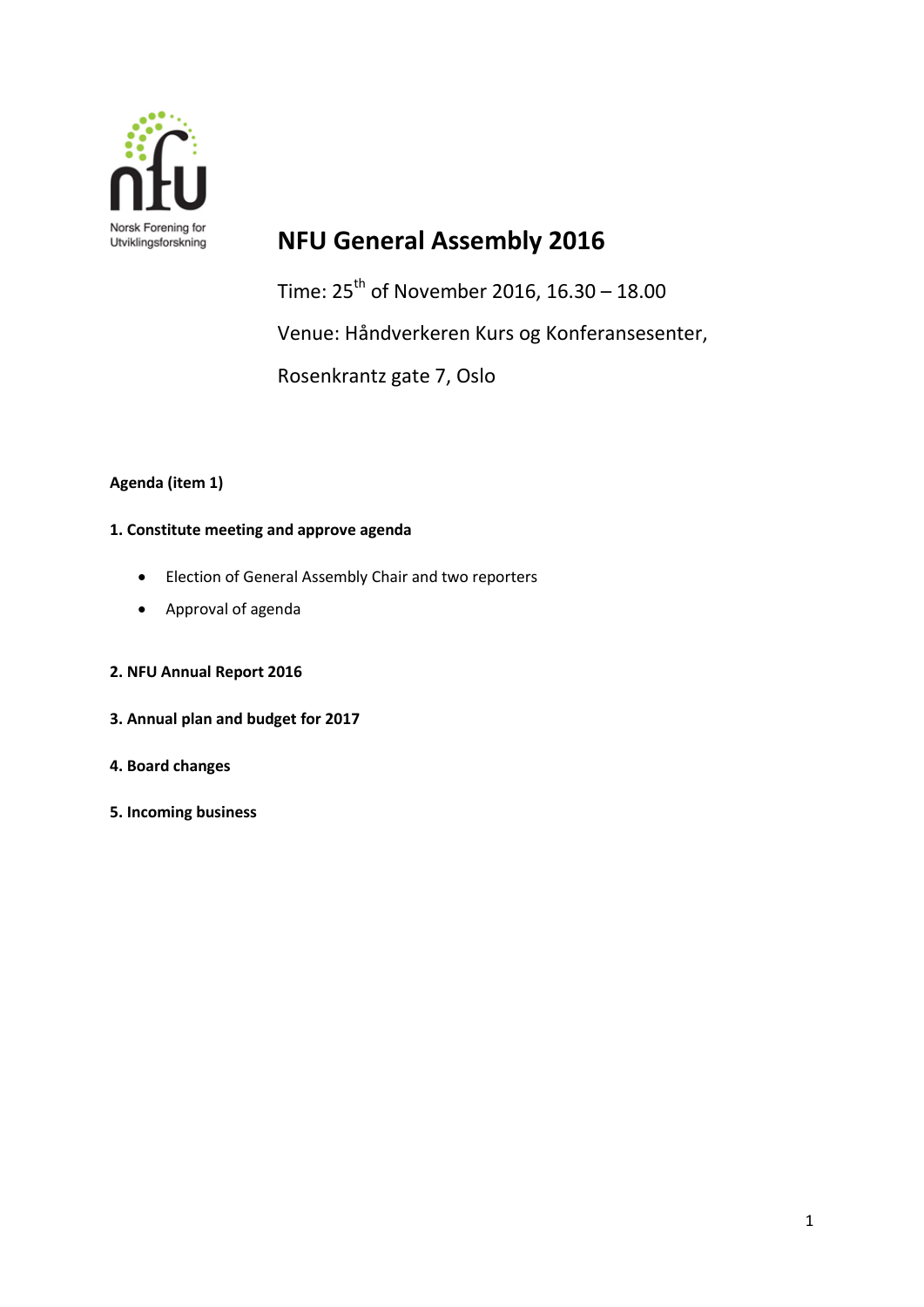## **Item 2. NFU Annual report 2016**

(Covering the period Nov  $1^{\text{st}}$  2015 to November  $1^{\text{st}}$  2016)

## **1. General**

The current year covers the period December  $1<sup>st</sup>$  2015 – November  $1<sup>st</sup>$ , 2016. The General Assembly is as a general rule conducted in connection with the Annual Conference. For practical reasons we have adopted flexible business years for reporting and accounts.

## **2. The NFU Board members 2015-2016**

The NFU General Assembly 2015 was held in Oslo at FAFO, November 12<sup>th</sup>. Following the elections at this meeting, the composition of the NFU Board has been as follows:

### **Board members**

Erlend Eidsvik, Bergen University College (Chair) Ingunn Bjørkhaug, Fafo, Oslo Arve Hansen, SUM, UiO Hanne Haaland, Department of Global Development and Planning, University of Agder Djesa Rachel Issa, University of Tromsø Thomas Sætre Jacobsen, NTNU, Trondheim Darley Kjosavik, Noragric, Oslo Randi Solhjell, Norwegian Police University College Ingvild Aagedal Skage, University of Bergen

Håvard Haarstad communicated after the annual meeting in 2015 to the board that he would resign from the board, due to long-standing membership in the board, and to a shift in research focus.

Thomas Sætre Jacobsen, NTNU, asked the board in August to be replaced. Silje Mathisen, NTNU, was suggested as replacement. The suggestion was communicated via e-mail to the board, who approved to enquire Mathisen to join the board. Mathisen agreed to join the board in early September.

The board would like to acknowledge the devoted work carried out by the former board members and thank them duly for their involvement in NFU.

### **Nomination Committee**

Peter Andersen, UiB Knut Gunnar Nustad, NUPI/UiO, Oslo Trond Vedeld, NIBR

### **EADI representative**

Darley Kjosavik (Noragric, NMBU)

### **Auditor**

Hans Jørgen Oppi-Christiansen, University of Tromsø (UiT)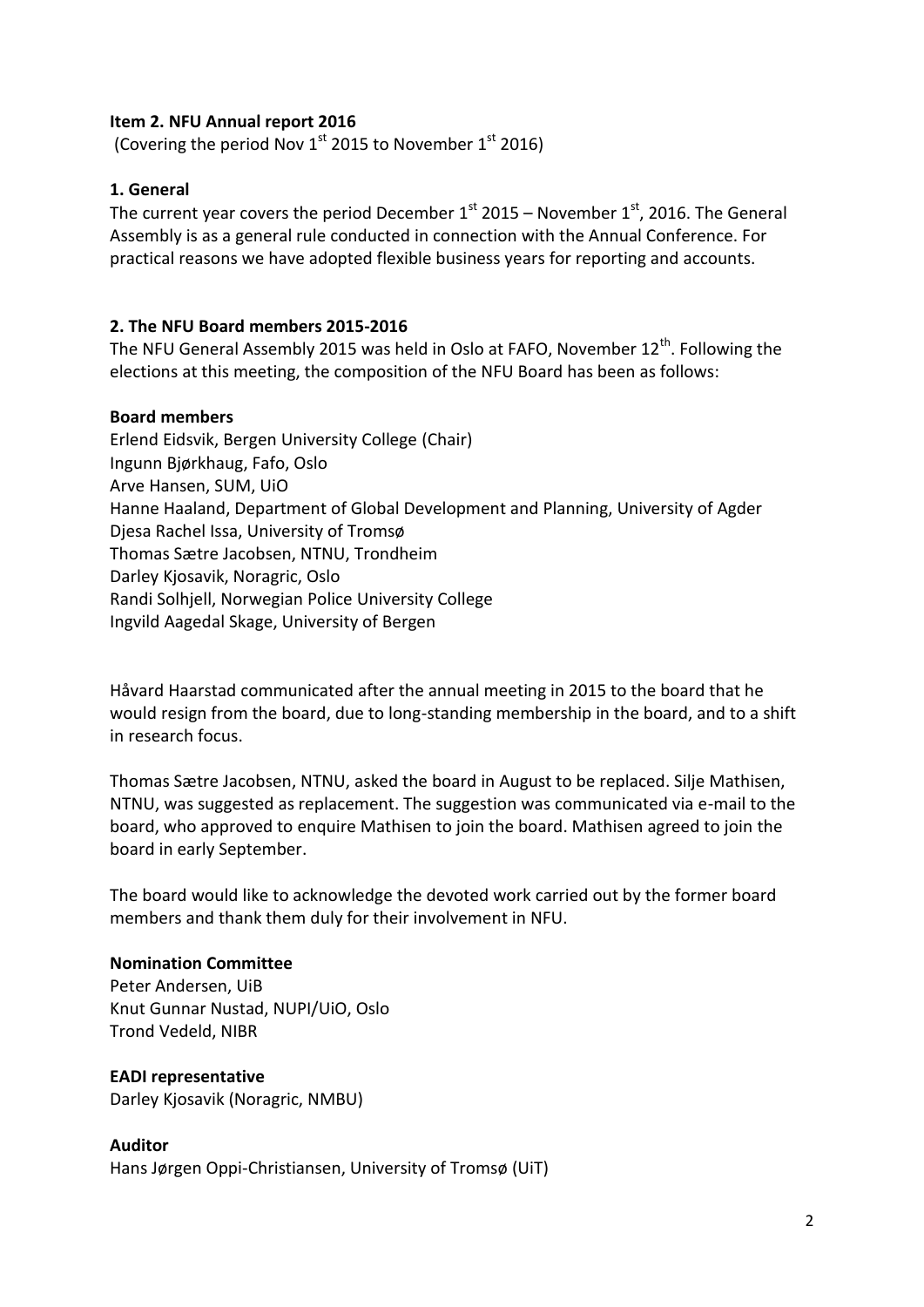**Coordinator** 

Andrea Fritsvold

## **3. Progress towards Annual Plan for 2016:**

# **3.1 NFU Board meetings**

The NFU Board has conducted five meetings since the last General Assembly (November 20<sup>th</sup>, December 21<sup>st</sup>, January 29<sup>th</sup>, May 23<sup>rd</sup>, September 5<sup>th</sup>). 5–6 board members have participated in the meetings. All meetings this year have been hosted on Skype. Formal minutes have been written from all meetings by the coordinator. The minutes will be available on the NFU webpage. Most of the board's discussions and communication have taken place via email.

Division of labour within the board was initiated in 2015 to distribute the workload among its members. The information group, comprised of Ingunn Bjørkhaug, Ingvild Aagedal Skage and Andrea Fritsvold, has paid particular attention to how the NFU communicate with its members through the web-pages, regular newsletters and via Facebook. A list of institutional contacts for NFU has been established as part of the work of this group. The list is available for editing for all board members and should be updated on a regular basis.

# **3.2 NFU Membership**

NFU had in November 2015 a total of 105 paying members and by October 31<sup>st</sup> 2016, NFU had 85 members. We continue to have an email list with 285 members. For the past 15 years the number of paying members has fluctuated between 110 and 180. For the period 2015- 2016, the board has had a focus on recruitment of members through direct interaction with relevant educational institutions and research institutions, as well as through increased visibility on our website, via social media and participation in the public debate.

The main focus to attract memberships to NFU has been to host a relevant and high quality conference that provides the main networking arena for Norwegian development researchers, along with subscription to Forum for Development Studies. Expectations in earlier years were that NFU would see a lower membership payment rate during the years when the conference is organized at the Nordic level. The experience the past three years has indicated the opposite – that paying membership has been higher during the years when the conference has been organized at the Nordic level. In 2015, with the Nordic conference being hosted by the School of Global Studies, University of Gothenburg, we did not see any substantial increase in members. This may indicate that the geographical location of the conference is not the main explanatory factor for succeeding to recruit new members. Topic and timing of the conference may be other important explanatory factors for the variations.

# **3.3 Increase the benefits to, and number and activity level of members**

Following meetings and dialogue between NFU and NORAD after the NFU conference in Tromsø 2014, NFU organized a seminar on the 12<sup>th</sup> of November 2015 at FAFO, titled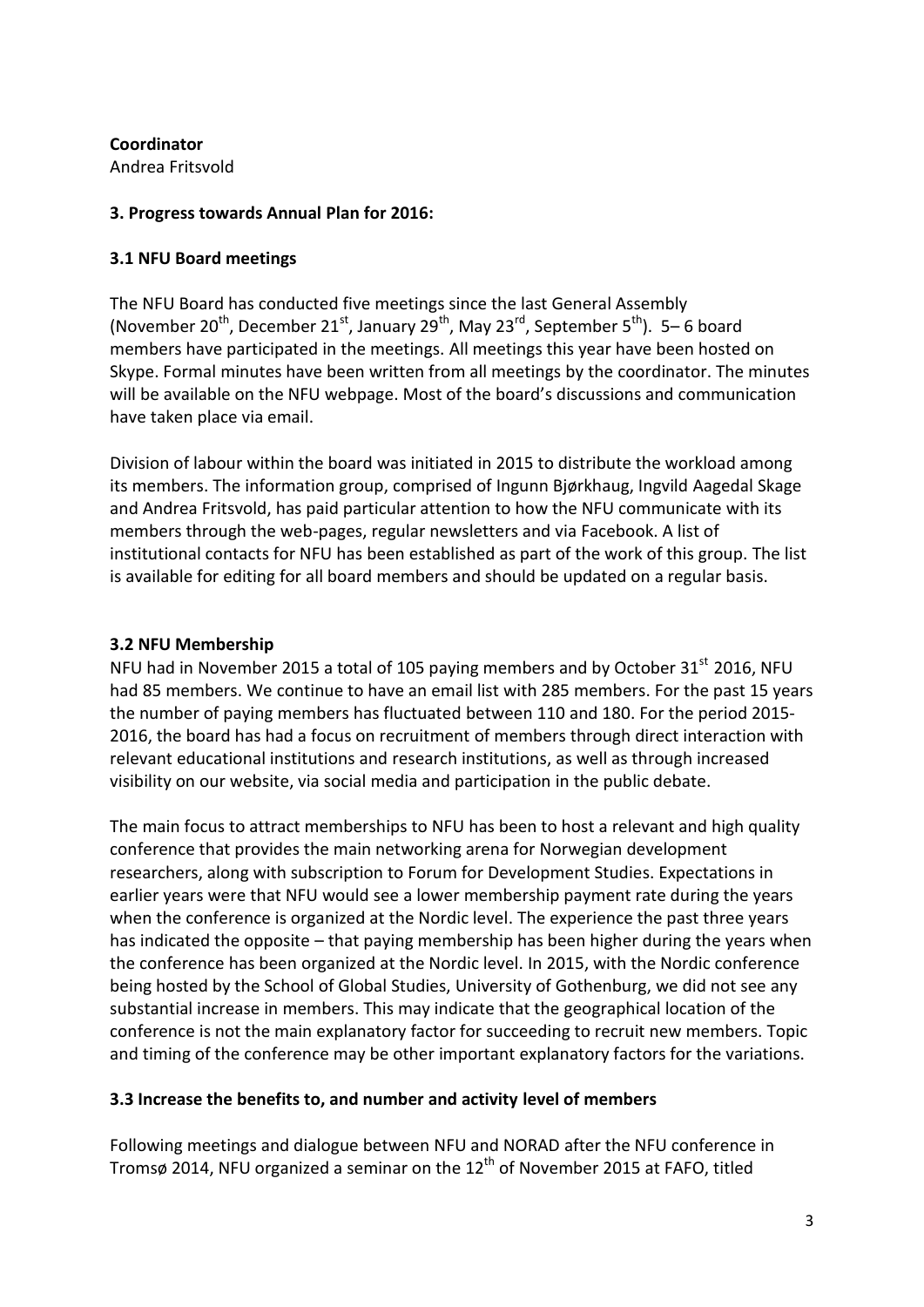"Critical Development Research in Crisis." Both the NRC and NORAD participated in the open seminar. The idea was to inform our members about the potential consequences the budget cuts will have for development research. The seminar is important as part of increasing benefits to members and actively participating in the public debate.

As a follow up to the seminar, the Norwegian Research Council organized a conference / workshop: "Development research at a crossroad" on January  $27<sup>th</sup>$  2016 in Oslo. NFU was invited to participate as panel discussant in the workshop "Development research – what now?", which included participants from development research institutions in Norway and Europe. NFU was represented in the panel by the Chair, Erlend Eidsvik.

NFU was invited to attend the EADI ExCom meeting in Zagreb, 16-17 April, to present the setup for the upcoming EADI/NFU-conference, as well as to take part in conference preparation meetings and workshops. Ingvild Aagedal Skage and Erlend Eidsvik from NFU attended, in addition to the organizational team from UiB.

NFU was also invited to the EADI Directors Meeting 05-06 June, at Kings College, London. The Chair presented the program for the conference at the meeting, as well as took part in conference preparation meetings with EADI members. The mentioned activities have been funded from other budgetary sources than NFU.

The National Council for Development Studies (Nasjonalt fagråd for utviklingsstudier) invited NFU for a meeting at HiOA, Oslo,  $21<sup>st</sup>$  September, to discuss: 1) Development Studies in Norway, 2) Cooperation between development / global / international studies between the different institutions, and 3) nomination of journals within development research. Board members Randi Solhjell agreed to participate in person, and Hanne Håland via Skype. However, the meeting was postponed and none of the NFU board members had the opportunity to take part in the meeting.

### **NFU Permanent Panels**

SUM, UiO, was asked in November 2015 to host the 2016 national NFU conference. SUM was positive, and took up the responsibility as organizator. Benedicte Bull at SUM is academic responsible for the conference. Arve Hansen and Andrea Fritsvold from NFU has played a key role in initiating, planning and organising the conference. The NFU board is grateful for the excellent cooperation with SUM for organising this year's conference.

The title of the conference is "Beyond North and South: Constructing Global Governance for the 21st Century", and takes place at *Håndverkeren Kurs og Konferansesenter* in Oslo 24-25<sup>th</sup> November 2016. The conference counts 130 participants, mainly from Norwegian institutions, but also from abroad.

To follow up the annual plan from 2015, the board initiated a call for permanent panels for the next three NFU-conferences (national and Nordic). The board received four qualified suggestions: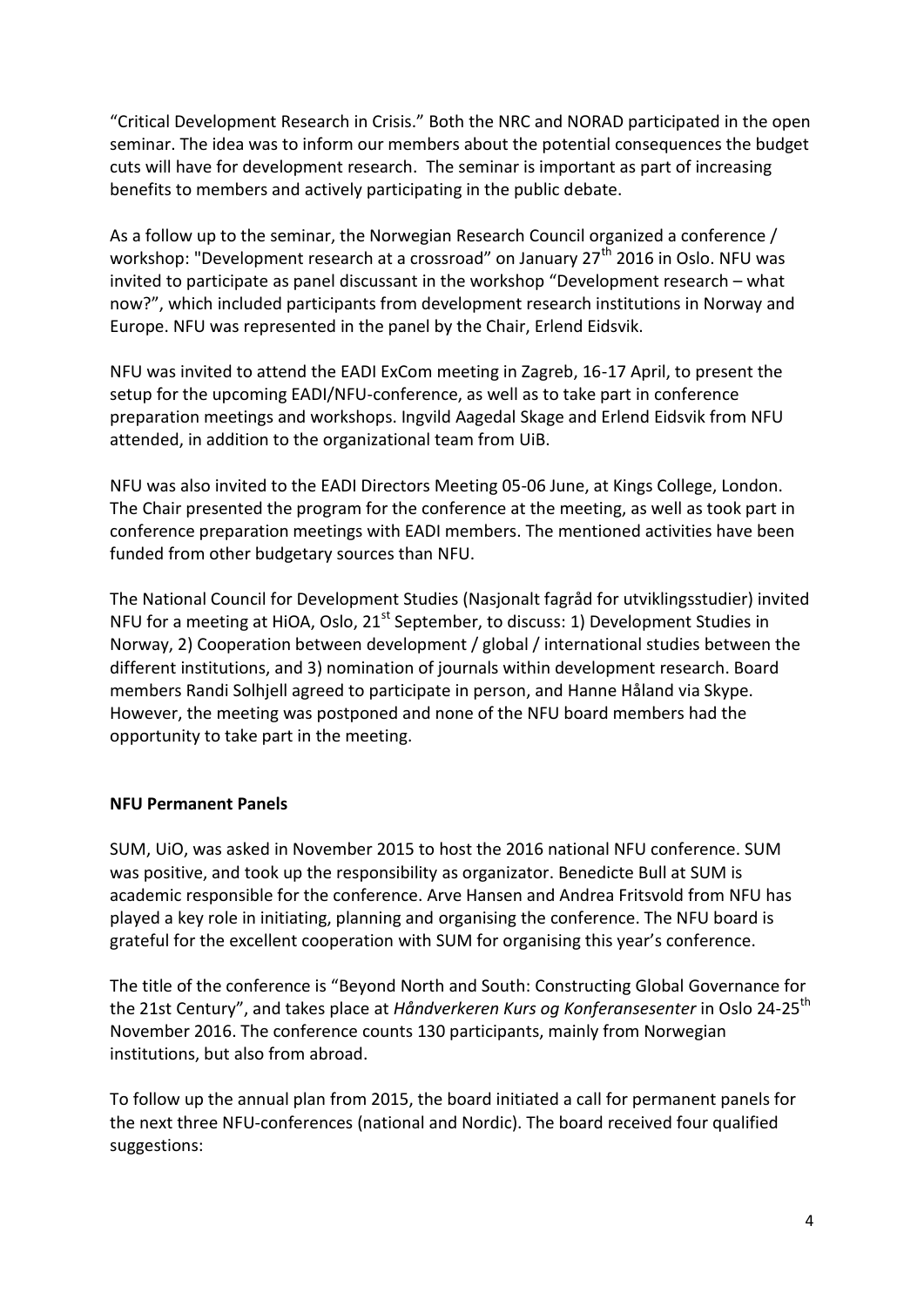- Asian Transformations: Theories, Challenges, Opportunities (Maren Aase, Arve Hansen, Jostein Jakobsen, Kenneth Bo Nielsen, Karina Standal, Harold Wilhite, SUM, UiO)
- Food in a changing world (Mariel Aguilar-Støen and Desmond McNeill: NMBU, Ola Westegen, Noragric, NMBU)
- Power, Resistance, and Development in the Global South (Alf Gunvald Nilsen, UiB; Hanne Haaaland, Hege Wallevik, UiA)
- What Works in Development? (Dan Banik, SUM, UIO)

All four panels were accepted by the board, and we are looking forward to see a continuum through the next three conferences on the given topics.

As in previous years, we have offered Forum for Development Studies to paying members, and have strived to keep the members updated through the website and regular email announcements. The Master's thesis award was offered this year, as well. The deadline was set to the  $1<sup>st</sup>$  of October. 17 eligible theses were submitted. The evaluation committee consisted of Silje Mathisen and Randi Solhjell. The winner, Tomas Salem, University of Bergen, will be announced on the NFU conference dinner on the 24<sup>th</sup> of November.

In earlier conferences, a specific event has been targeted at master students. This was not done in Gothenburg 2015. However, to yet again engage young and upcoming students, a master student session has been included at this year's NFU-conference. In total, 6 master students have been accepted to present in two sessions at the conference.

## **3.5 Strengthen and consolidate Nordic and international networking**

There is broad agreement that the Nordic conferences should be continued every two or three years. The 2015 conference was hosted by School of Global Studies at the University of Gothenburg, from November  $5^{th}$  to  $6^{th}$ . The overall title was "A changing Global Development Agenda" and about 170 people from the Nordic Countries, the UK, Germany, the Netherlands and from the Global South participated. 100 papers were presented, 5 roundtables were organised and 19 working groups took place.

The NFU is a member of EADI, the European Association of Development Research and Training Institutes. Darley Kjosavik is NFUs EADI representative and has achieved funds for her participation costs from the NRC. EADI representatives were present at the conference, and a dialogue has been established about the possibility of organising a joint NORDIC/EADIconference in Norway in 2017. A meeting between Erlend Eidsvik, the Nordic Development Research institutions and EADI took place after the conference in Gothenburg, and, on the initiative of NFU board member Darley Kjosavik, it was agreed to organise the next Nordic development conference in cooperation with the EADI triennial General Conference.

Shortly after the meeting, UiB Global at University of Bergen was contacted to enquire if they were interested in being local host for the EADI – NFU Nordic conference in 2017. The response was positive, and UiB Global has played a key role in planning and organizing for the conference. From NFU, Darley Kjosavik, Ingvild Aagedal Skage and Erlend Eidsvik have met with EADI in Zagreb (April), and in London (June) and Bergen (August) (Skage and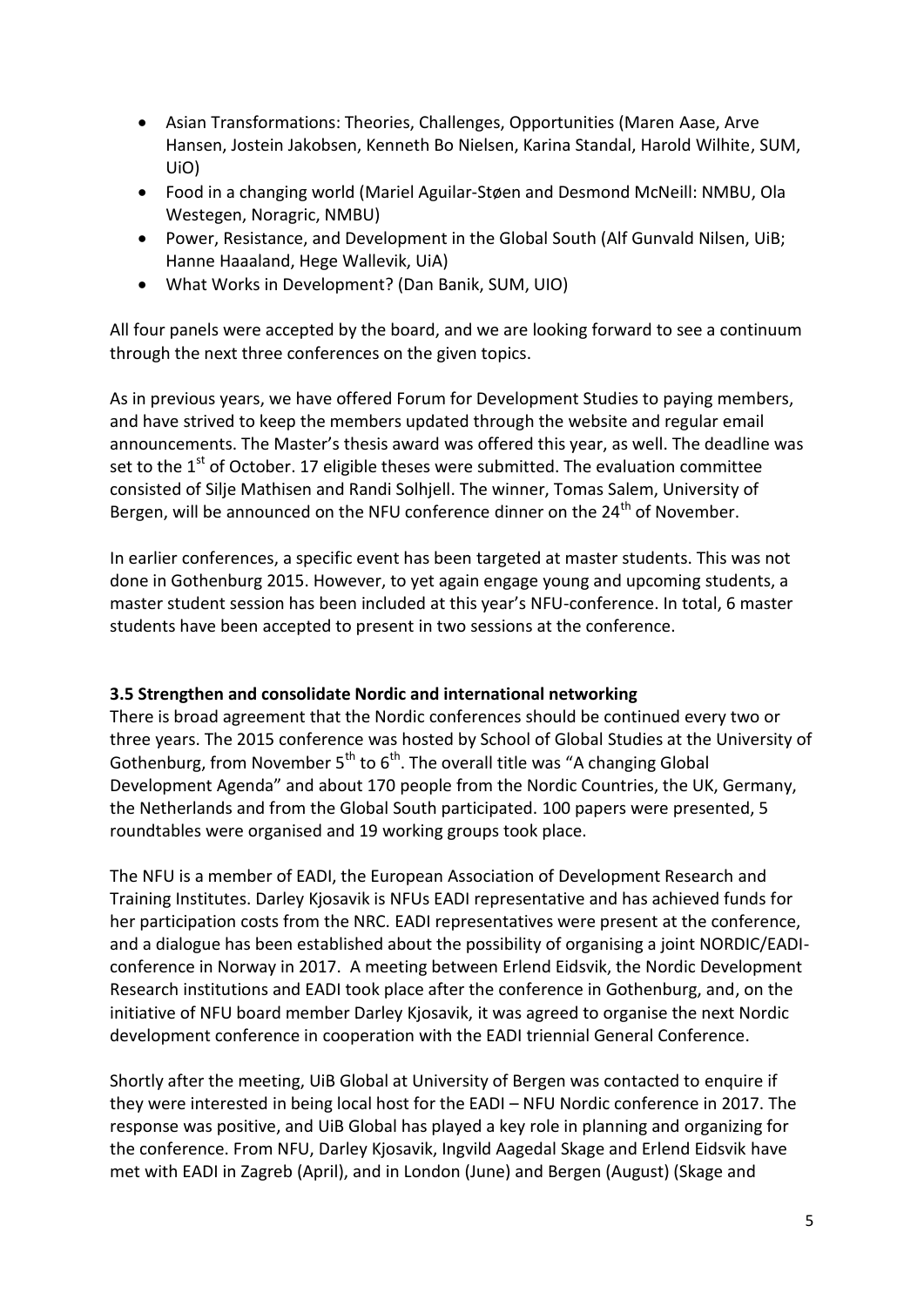Eidsvik). Since September, CMI has also agreed to join as a full partner for the conference. It is, as such, a joint EADI, NFU, CMI and UiB conference. Six skype meetings has been organised to negotiate and settle organizational, financial and academic matters. The conference title is Globalization at the Crossroads: Rethinking Inequalities and Boundaries [\(http://eadi-nordic2017.org\)](http://eadi-nordic2017.org/).

## **3.6 Improve communication and the visibility of the NFU and development Research**

NFU used its website, Facebook and email newsletters for updates. The information work has been carried out by our coordinator, in close cooperation with the aforementioned information group. Most of the updates concern NFU events, such as the annual conference, the call for master's thesis award, relevant conferences and vacancies in relevant institutions in Norway and or in the Nordic countries. 17 newsletters were sent out, and 40 % of the 285 subscribers opened the newsletters.

# **3.7 Consolidate the functioning of the NFU Board**

The past four years the Board has hired a coordinator to assist with administrative tasks, such as updating the accounts, sending out payment reminders, writing minutes from board meetings, and composing and disseminating newsletters. We have recruited a Master's student for this, and offer a stipend in return. This arrangement has worked well. Andrea Fritsvold at SUM, UiO, has been our coordinator for the past two years. She is very proactive and has many good ideas of how to interact with the members. The coordinator job involves a substantial amount of work in certain periods of the year. Andrea has worked to establish an improved structure for the coordinator's work, in order to facilitate for a potential change of coordinator.

NFU has had a large board for the past few years. The size of the board means that the association interacts with many different environments – and always has a critical number of people participating in board meetings. For this year, the work has been divided more clearly between different members, to ensure continuity and a well-functioning board. The size of the board has allowed some members to step down without a replacement. As is also stated in our regulations, it is pertinent that we continue with a combination of people representing the different research environments and institutions outside in Norway.

## **3.8 Accounts 2016**

Membership income is lower than last year. We have not met our ambitious goal of a membership base of 150. Instead, we are down to only 85 paying members. The bill from Routledge was lower than budgeted for. However, the deficit in the accounts are critical, and necessary measures are taken in the budget for 2017 (see Item 3, 9).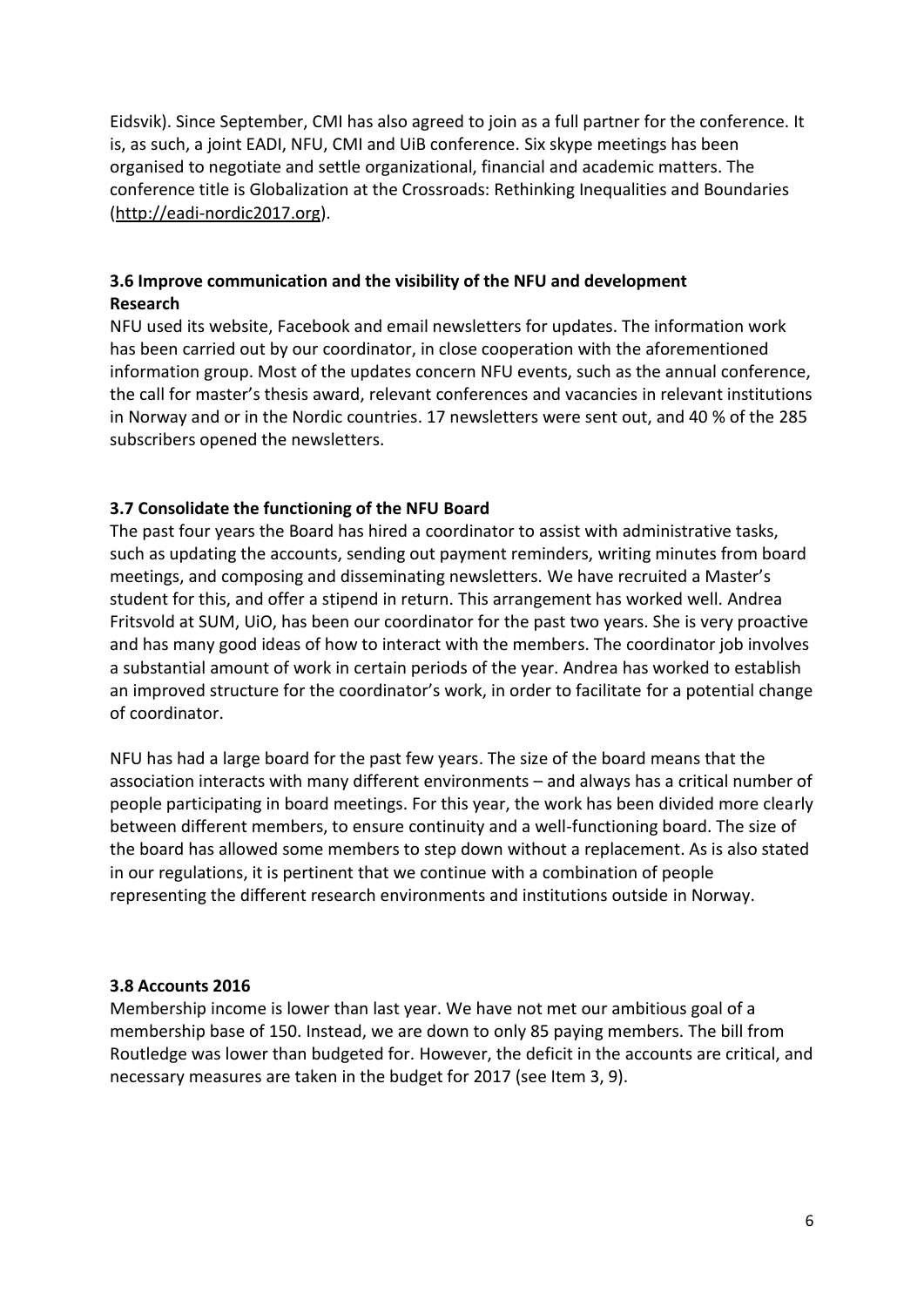| Income<br>Membership fees<br>55000<br>43450<br>41<br>Interest<br>70<br>Other<br><b>Total income</b><br>55070<br>33291<br><b>Expenditure</b><br>6106<br><b>Board meetings</b><br>6000<br>18960<br>Forum for Development Studies<br>35000<br>NFU Web-site<br>1800<br>3721<br>EADI/Nordic cooperation<br>2400<br>2411<br><b>NFU Awards</b><br>10000<br>10000<br>Award event<br>$\Omega$<br>0<br>Honorarium auditor*<br>2100<br>0<br>Miscellaneous<br>6000<br>6770<br>Coordinator<br>24000<br>24000<br><b>Costs Nordic</b><br>5000<br>5208<br>Planning/participation<br>92300<br>77176<br>Total expenses<br><b>Result</b><br>$-37230$<br>-43885<br>*see budget 2017 | Budget 2016 | <b>Accounts 2016</b> |
|-----------------------------------------------------------------------------------------------------------------------------------------------------------------------------------------------------------------------------------------------------------------------------------------------------------------------------------------------------------------------------------------------------------------------------------------------------------------------------------------------------------------------------------------------------------------------------------------------------------------------------------------------------------------|-------------|----------------------|
|                                                                                                                                                                                                                                                                                                                                                                                                                                                                                                                                                                                                                                                                 |             |                      |
|                                                                                                                                                                                                                                                                                                                                                                                                                                                                                                                                                                                                                                                                 |             |                      |
|                                                                                                                                                                                                                                                                                                                                                                                                                                                                                                                                                                                                                                                                 |             |                      |
|                                                                                                                                                                                                                                                                                                                                                                                                                                                                                                                                                                                                                                                                 |             |                      |
|                                                                                                                                                                                                                                                                                                                                                                                                                                                                                                                                                                                                                                                                 |             |                      |
|                                                                                                                                                                                                                                                                                                                                                                                                                                                                                                                                                                                                                                                                 |             |                      |
|                                                                                                                                                                                                                                                                                                                                                                                                                                                                                                                                                                                                                                                                 |             |                      |
|                                                                                                                                                                                                                                                                                                                                                                                                                                                                                                                                                                                                                                                                 |             |                      |
|                                                                                                                                                                                                                                                                                                                                                                                                                                                                                                                                                                                                                                                                 |             |                      |
|                                                                                                                                                                                                                                                                                                                                                                                                                                                                                                                                                                                                                                                                 |             |                      |
|                                                                                                                                                                                                                                                                                                                                                                                                                                                                                                                                                                                                                                                                 |             |                      |
|                                                                                                                                                                                                                                                                                                                                                                                                                                                                                                                                                                                                                                                                 |             |                      |
|                                                                                                                                                                                                                                                                                                                                                                                                                                                                                                                                                                                                                                                                 |             |                      |
|                                                                                                                                                                                                                                                                                                                                                                                                                                                                                                                                                                                                                                                                 |             |                      |
|                                                                                                                                                                                                                                                                                                                                                                                                                                                                                                                                                                                                                                                                 |             |                      |
|                                                                                                                                                                                                                                                                                                                                                                                                                                                                                                                                                                                                                                                                 |             |                      |
|                                                                                                                                                                                                                                                                                                                                                                                                                                                                                                                                                                                                                                                                 |             |                      |
|                                                                                                                                                                                                                                                                                                                                                                                                                                                                                                                                                                                                                                                                 |             |                      |
|                                                                                                                                                                                                                                                                                                                                                                                                                                                                                                                                                                                                                                                                 |             |                      |
|                                                                                                                                                                                                                                                                                                                                                                                                                                                                                                                                                                                                                                                                 |             |                      |
|                                                                                                                                                                                                                                                                                                                                                                                                                                                                                                                                                                                                                                                                 |             |                      |
|                                                                                                                                                                                                                                                                                                                                                                                                                                                                                                                                                                                                                                                                 |             |                      |
|                                                                                                                                                                                                                                                                                                                                                                                                                                                                                                                                                                                                                                                                 |             |                      |
|                                                                                                                                                                                                                                                                                                                                                                                                                                                                                                                                                                                                                                                                 |             |                      |

Balances Incoming balance 30.11.2015: 95 177, 05 **Outgoing balance 01.11.2016: 55 913, 02**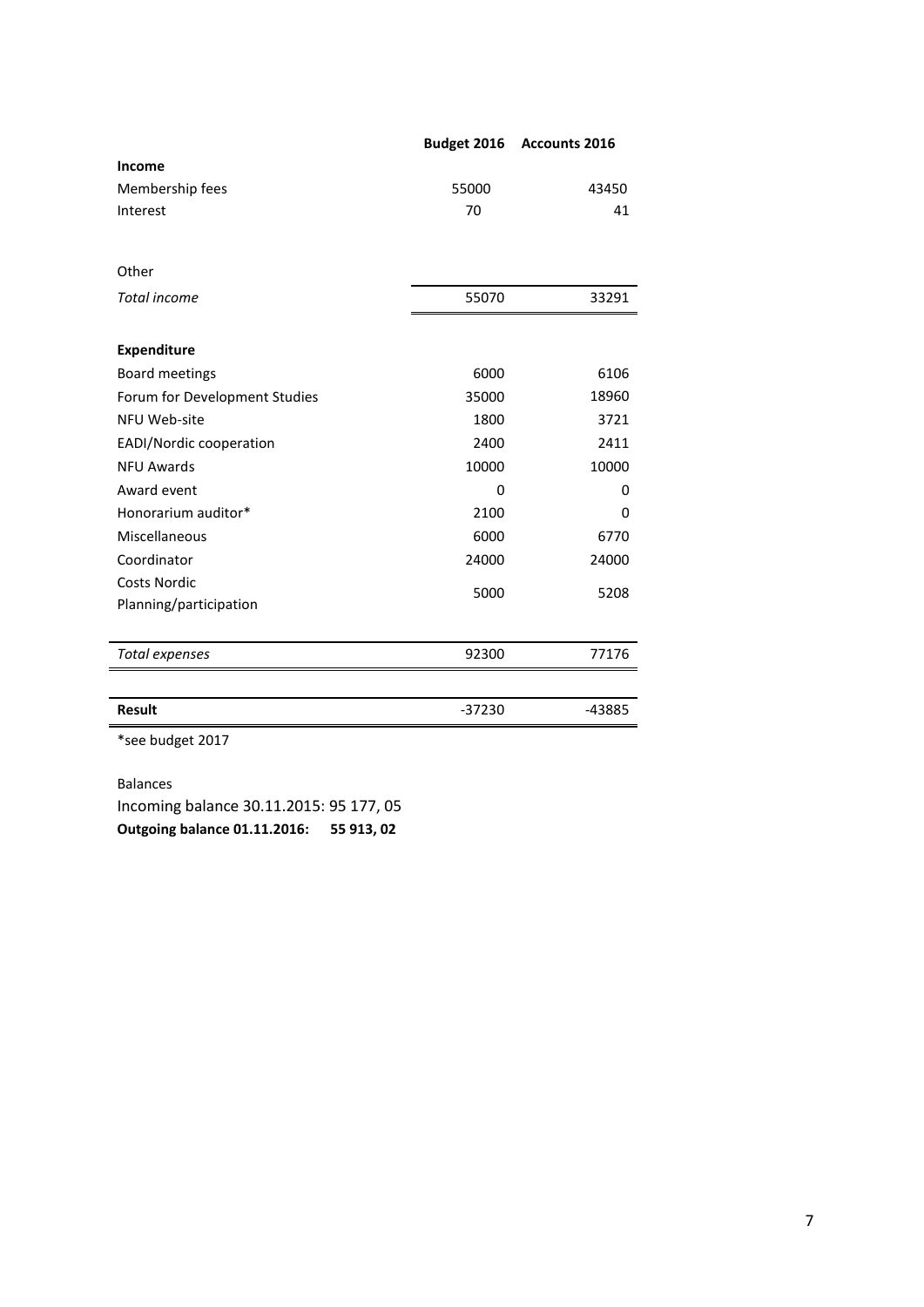## **Annual Plan 2017 (item 3)**

## **1. NFU Board meetings**

The Board plan for 5-6 meetings in 2017. It will continue to use Skype when appropriate, which is cost- and time effective. It will attempt to have at least one face-to-face meeting, possibly at the next NFU conference to take place in Bergen 21-13 August 2017. The annual meeting should, if possible, be held at the conference. However, given that it is rather early in the fiscal year, the board can decide what is feasible and practical.

## **2. NFU Membership**

The Board has the ambition of increasing our membership in 2017, from 85 to approximately 120. The economic situation of the association requires an active recruitment for 2017 to avoid more deficits. For compensating the deficit in the budget, it should be considered to raise the membership fees, as well as apply for external funding.

The current cuts in funding to development research and to development organisations have led to an increased focus on the field of development in general. Given the situation the public visibility of the NFU is pertinent and the board needs to continue to voice the interests of development research. In addition, regular email announcements, an updated and relevant website, relevant events, and the offer of Forum for Development Studies will be key.

## **3. Increase the benefits to, and number and activity level of NFU members**

NFU will continue to offer Forum for Development studies to its members.

The NFU will continue to maintain an updated website, offer regular email announcements, and take part in relevant events. We will continue to plan for the upcoming EADI/NFUconference in 2017, and plan for the next Norwegian conference in 2018. We also aim to organise a separate event if possible, similar to the seminar "Critical Development in Crisis". We will continue with the master thesis award, but lower the price to 5.000 NOK, due to the economic situation. All candidates must have a recommendation from their supervisor in order to submit a thesis to be reviewed for the prize.

A main task for the Board will be to try to secure funds for the upcoming conference. The 2016 NFU conference was funded by 'old funds' from the Research Council. The board has already applied for funding for the 2017 conference, in collaboration with UiB. The conference is yet not fully funded, and the board will continue its efforts to secure funding.

# **4. Procedures and strategy for strengthening role of NFU in relevant public hearings**

The NFU will continue to provide input to hearing documents when we are asked for input, and will aim to be better at drawing on the broader membership in providing this input.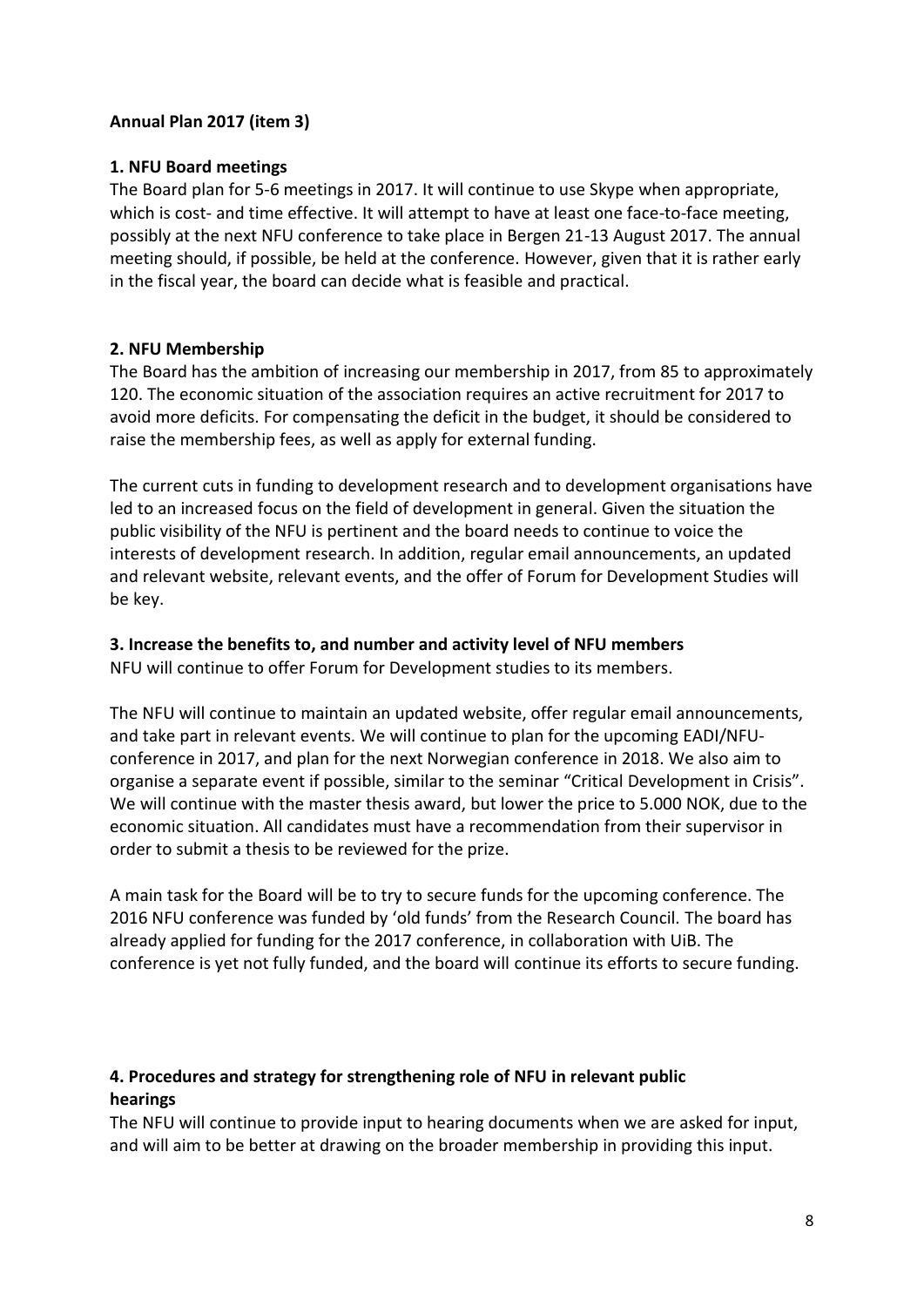## **5. Strengthen and consolidate Nordic and international networking**

We will continue our communication with the Nordic development associations and now also with EADI concerning the potential joint EADI conference  $/4<sup>th</sup>$  Nordic conference 2017.

### **6. Consolidate the functioning of the NFU Board**

Maintaining a coordinator function is intended to help the Board continue to strive towards a more efficient and handling of membership, our relationship to Routledge/Forum and our external communication. With the help of a coordinator NFU must aim to continue to have an updated website and regular newsletters. A clear division of work within the board, as has been the situation for 2015, will also ensure a well-functioning association.

#### **7. National council on development studies (Nasjonalt fagråd)**

In 2016 the national council on development studies invited NFU to take part in a meeting. The council has not been active in the last few years, so this years' revival should be followed up and accordingly strengthened its interaction on matters of common interest.

#### **8. Forum for Development Studies**

NFU will dialogue more closely with the editorship of Forum for Development Studies, and consider reinstating the Best Article of the Year Award in collaboration with the Forum editors. We have invited the editors to join our board meeting at least once a year.

#### **9. Budget**

The past few years NFU has run with a deficit. This has been done to restructure the Board activities with a coordinator. We have been able to cut costs, such as the EADI meetings and the Best Article award. However, increased activities (arranging seminars, planning for the Nordic conference) has also resulted in increased costs.

NFU has had a healthy bank balance, but it has been gradually reduced the past few years. We are now striving to balance the budget. The large deficit in 2016 is for the most part due to decreasing amount of members, and consequently less member fee income. Some costs for printing, communication via regular post etc. in 2015 were paid in 2016, which explains a rather large post under other/miscellaneous. In 2016, expenses for mail (invoices sent by mail for those who have not responded by e-mail) have been divided among the board members and their respective institutions.

In the long run, if the economic situation does not improve, we need to look closely at our relationship to Forum, and discuss whether this relationship adds sufficient value to continue offering the journal as part of the membership.